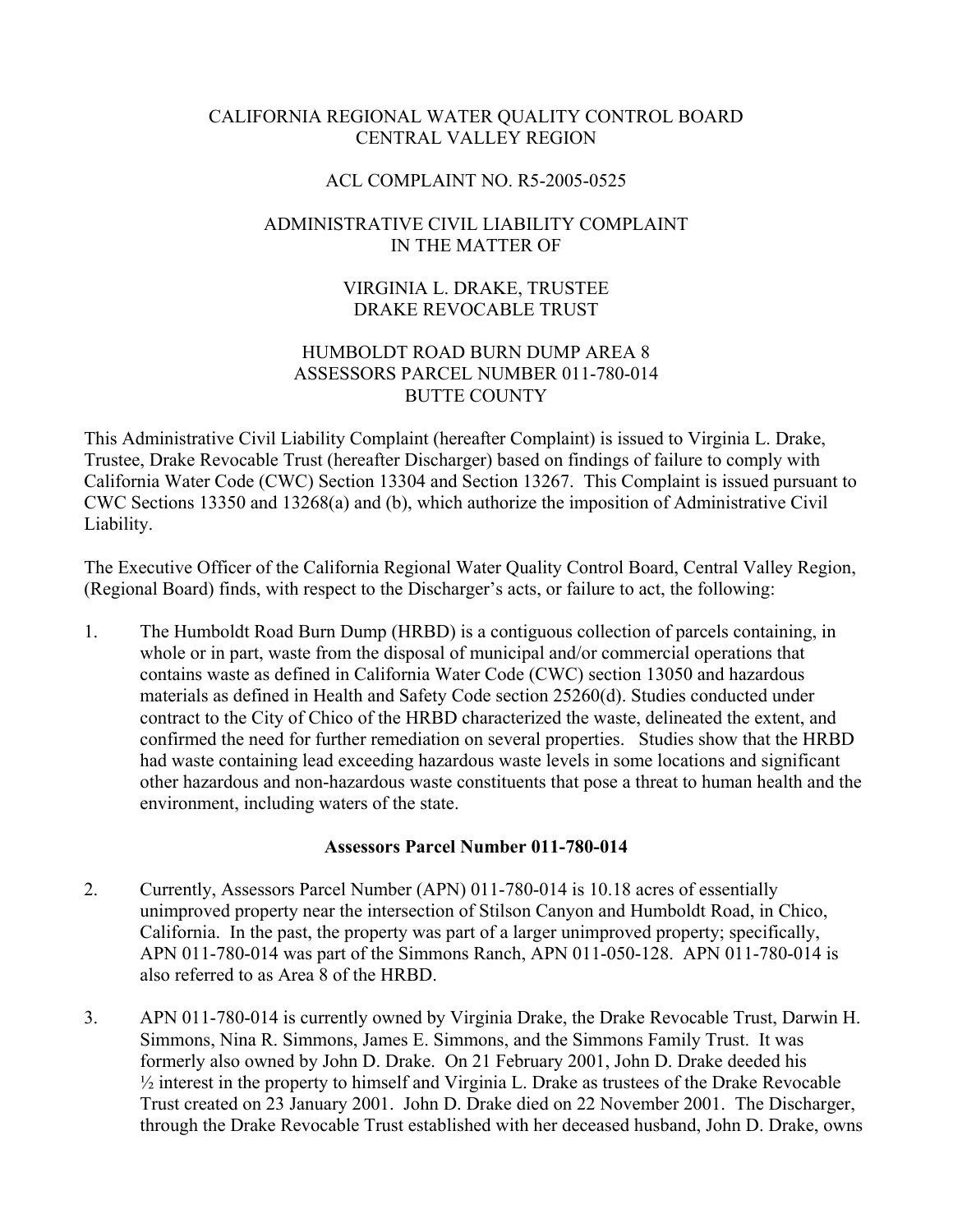an undivided  $\frac{1}{2}$  interest, Darwin H. Simmons and Nina R. Simmons, through the Simmons Family Trust, own an undivided ¼ interest, and James E. Simmons owns an undivided ¼ interest in APN 011-780-014.

4. On 3 March 2003, the Discharger filed civil action in Butte County Superior Court (Case #129127) against Darwin H. Simmons, Nina R. Simmons, and James E. Simmons (hereafter the Simmons) to partition APN 011-780-014 and other properties the Discharger owns with the Simmons. Court action on the case is pending.

### **Previous Enforcement**

#### Cleanup and Abatement Order No. 88-700

- 5. In 1982, the City of Chico decided to construct a two-lane extension from the intersection of Humboldt and Bruce Roads, northerly to State Highway 32 (the Bruce Road Extension Project). The City of Chico prepared an initial study, determined that the project would not have a significant environmental impact, and subsequently prepared a Negative Declaration. On 30 June 1982, the City of Chico approved the Negative Declaration and, on 13 April 1983, filed a Notice of Determination for the project.
- 6. On 20 July 1987, the City of Chico awarded the construction contract for the Bruce Road Extension Project to Baldwin Contracting Company, Inc. (Baldwin). The contract specifies that disposal of surplus construction material is the responsibility of the contractor. Baldwin excavated 31,700 cubic yards of material from the roadbed and, after obtaining permission from adjacent property owners, disposed of the surplus material on four HRBD properties (currently known as APN 011-780-014,002-180-084, 002-180-086, and 011-030-136).
- 7. On 13 August 1987, James E. Simmons granted Baldwin permission to dispose of surplus material from the Bruce Road Extension Project on the Simmons Ranch property described in Finding 2. A stock pond levee was constructed on the property. On 16 September 1987, in response to complaints from citizens, Regional Board staff collected soil samples from the stock pond levee. Analyses of the samples showed the presence of polynuclear aromatic hydrocarbons at concentrations ranging from 2.3 µg/Kg to 84.9 µg/Kg, copper at concentrations ranging from 560 mg/Kg to 1,400 mg/Kg, total chromium at concentrations ranging from 75 mg/Kg to 110 mg/Kg, lead at concentrations ranging from 2,000 mg/Kg to 3,400 mg/Kg, and other metals. These constituents constitute waste as defined in CWC section 13050. The Discharger estimates the volume of waste in the stock pond levee is 7,500 cubic yards. The Discharger owns the property subject to this order and has knowledge of the waste discharge. The City of Chico never owned the property subject to this ACL complaint.
- 8. On 27 January 1988, the Regional Board Executive Officer issued Cleanup and Abatement Order (CAO) No. 88-700, pursuant to California Water Code section 13304, requiring the City of Chico, John D. Drake, and James E. Simmons to remove the Area 8 waste. In an effort to identify all the HRBD waste material and evaluate the threats to human health and the environment, including water quality, Regional Board staff deferred enforcement of CAO No. 88-700 until investigation of other HRBD properties could be completed.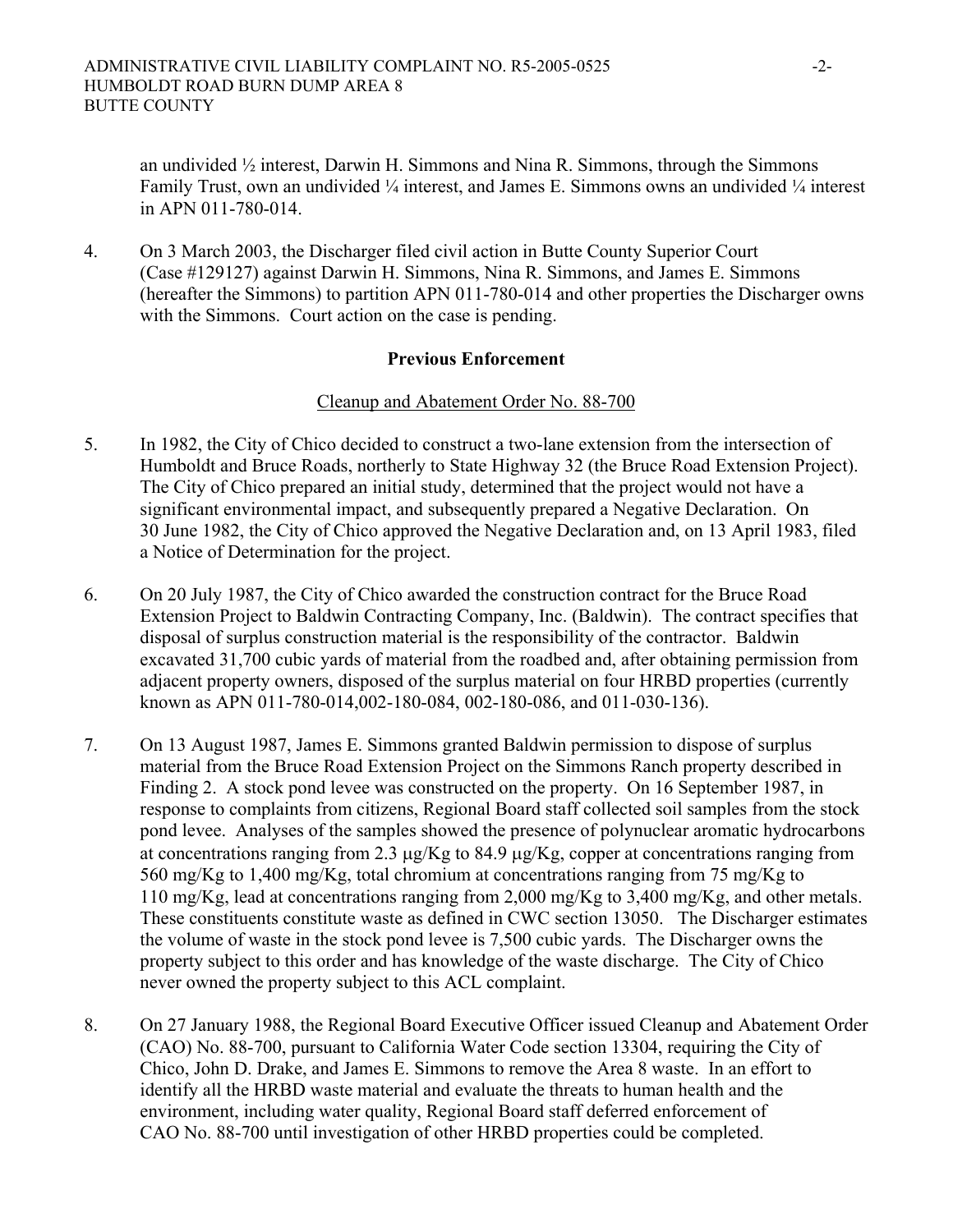- 9. Between 1989 and 1991, studies conducted under contract to John D. Drake further characterized the stock pond levee waste to support a Department of Toxic Substances Control (DTSC) special waste application (variance) to dispose of the waste at the City of Chico HRBD, APN 011-030- 015. On 3 April 1992, DTSC staff granted approval to classify and manage the stock pond levee waste as a special waste, excluding approximately 300 cubic yards of waste that DTSC determined was hazardous. Although DTSC granted a variance for a majority of the stock pond levee waste, the waste was not removed.
- 10. Studies conducted under contract to the City of Chico further characterized the HRBD waste, delineated the extent, and confirmed the need for further remediation on several properties. Historic aerial photographs of the area were reviewed. Area 8 is visible in photographs taken in 1990.
- 11. On 2 June 1994, James E. Simmons agreed to reimburse John D. Drake for clean up or response costs associated with the stock pond levee waste. James E. Simmons reimbursed John D. Drake for \$89,946 in response costs and, on 1 August 1995, further agreed to reimburse John D. Drake ongoing response costs including remediation of the waste.
- 12. In October 1997, the City of Chico applied to the California Environmental Protection Agency Site Designation Committee, pursuant to HSC section 25260, et seq., requesting the Regional Board be designated as Administering Agency for thirteen HRBD properties, including APN 011-780-014. On 11 December 1997, the Site Designation Committee adopted Resolution No. 97-16 designating the Regional Board administering agency and City of Chico responsible party. Responsible party, as defined in HSC section 25260(h), means "any persons, except for an independent contractor, who agrees to carry out a site investigation and remedial action at a hazardous materials release site for one of the following reasons: (1) the person is liable under a state or local law, ordinance, or regulation for the site investigation or remedial action; or (2) the site investigation or remedial action is required by a state or local law, ordinance, or regulation because of a hazardous materials release."

#### Cleanup and Abatement Order No. R5-2003-0707

- 13. On 3 June 2003, the Regional Board Executive Officer issued Cleanup and Abatement Order No. R5-2003-0707 (the Order), pursuant to California Water Code section 13304, to the reasonably identifiable parties responsible for the waste at the HRBD. The Order defines HRBD by the following parcels and their respective owners: APN 002-180-095 and 011-030-137 (City of Chico); APN 011-030-136, 011-030-138, 011-030-139 (Thomas and Mary Fogarty Revocable Trust); APN 011-030-015 (George Scott Revocable Trust); APN 011-030-016 (Edmond and Julie Johnson); APN 002-180-089 (Donald and Yvonne Mulkey Family Trust); APN 002-180- 084 (Fred and Helen Bartig Family Trust et al.; APN 002-180-086 (Marilyn Adams Revocable Trust et al.); APN 011-780-014 (Simmons Family Trust)(Area 8); APN 011-780-018 (Drake Revocable Trust et al.)(Area 7); APN 002-180-087 and 002-180-088 (Chico Development Corporation); and APN 002-180-083 (Pleasant Valley Assembly of God).
- 14. The Order requires the City of Chico, Thomas and Mary Fogarty Revocable Trust, George Scott Revocable Trust, Edmond and Julie Johnson, Donald and Yvonne Mulkey Family Trust, Fred and Helen Bartig Family Trust et al., Marilyn Adams Revocable Trust et al., Simmons Family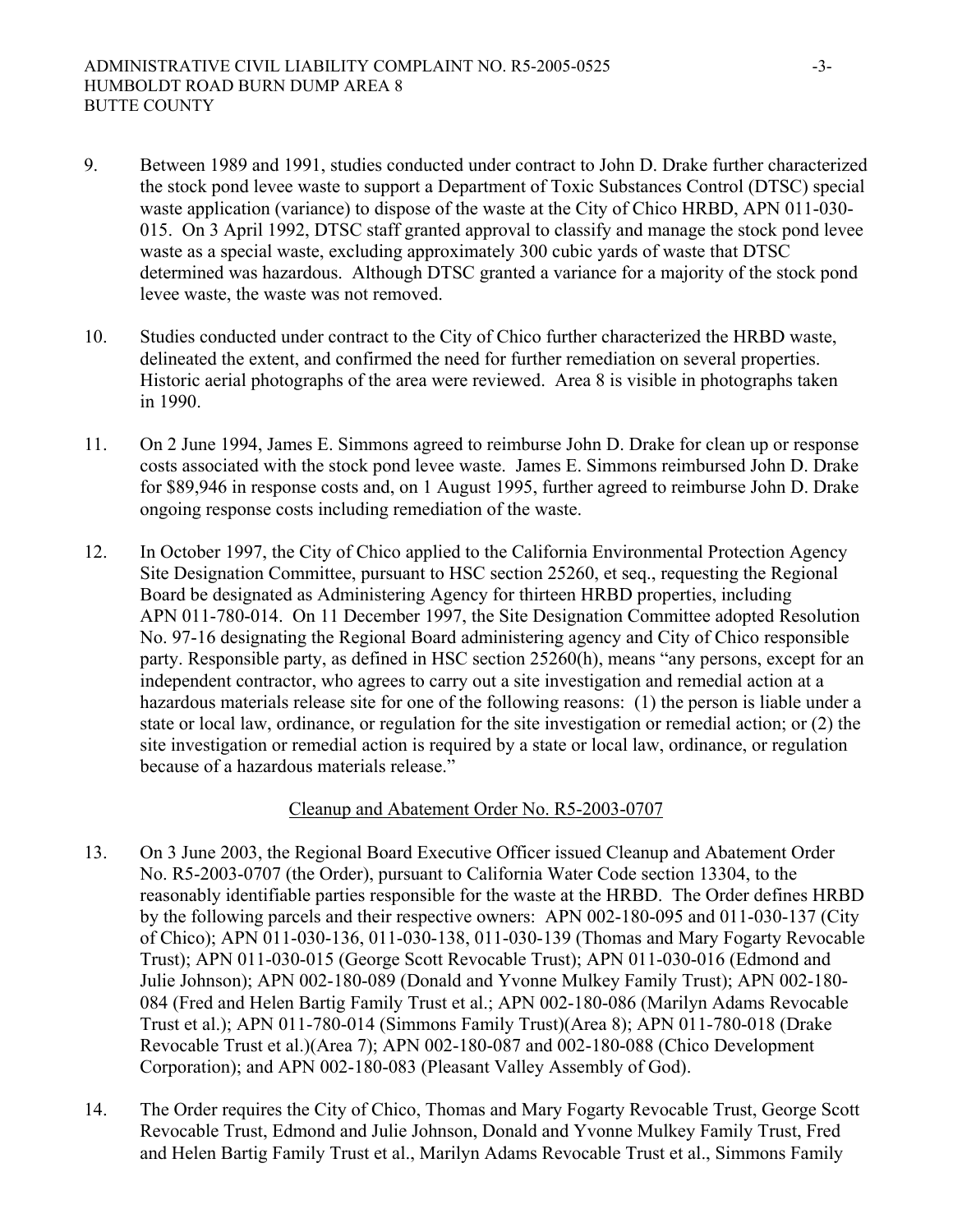Trust, Drake Revocable Trust et al., Chico Development Corporation, Pleasant Valley Assembly of God, County of Butte, and North Valley Disposal Service to investigate, clean up, and abate the effects of the waste resulting from activities at the HRBD beginning 1 June 2004. The Order does not specify a single responsible party to cleanup the fifteen parcels, but requests each individual named in the Order to submit written notification describing if they wish to maintain the City of Chico as lead responsible party and allow access to their respective properties for the purposes of investigation and cleanup or whether they intend to cleanup their own parcels.

- 15. On 13 February 2004, the Discharger submitted to Regional Board staff a notice of intent to submit a separate Remedial Action Plan to comply with the Order without indication of outside assistance or participation. On 15 March 2004, the Discharger submitted a status report committing to cleanup the Area 8 waste. Subsequently, the Discharger notified Regional Board and City of Chico staffs of the Discharger's intent to remove the Area 8 waste by summer 2004, if possible.
- 16. On 8 July 2004, the Discharger and other private parties submitted a Final Remedial Action Plan (RAP) for Humboldt Road Private Properties Operational Unit, which includes Area 8, APN 011-780-014 and seven other properties. The approved remedial alternative for Area 8 is excavation and off-site disposal. The RAP proposes a time schedule to submit initial engineering design plans documents by 11 June 2004. Upon approval of the RAP by the Executive Officer, the time schedule became an enforceable part of Cleanup and Abatement Order No. R5-2003-0707. On 13 July 2004, Regional Board staff approved the RAP and requested the Discharger submit a Remedial Design and Implementation Plan (RDIP) on or before 13 August 2004. On 28 July 2004, the Discharger notified Regional Board staff that the Discharger intended to immediately develop and submit an RDIP and seek permits from other agencies to allow remediation work to begin in spring 2005.
- 17. On 10 September 2004, the Discharger notified the Simmons of her intent to manage and obtain all necessary permits to cleanup the Area 8 waste during summer 2005. The Discharger proposed to allocate cleanup costs based on the percentage of property ownership and committed to keep the total overall cleanup costs to a minimum. The Simmons indicated in writing they would pay the Discharger their fair share of the cleanup costs.
- 18. On 10 March 2005, the Discharger submitted an incomplete Remedial Design and Implementation Plan (RDIP) containing three cleanup alternatives for the Area 8 waste and Area 7 waste (for Area 7 waste, see ACLC No. R5-2005-0524). The Discharger selected Alternative 3 (truck the 8,000 cubic yards of waste to a Class 1 landfill approximately 300 miles from the site), which is the cleanup alternative with the highest estimated total cost, \$1,400,000. Both Alternative 1 and 2 consisted of disposal of the waste in disposal sites at the HRBD with an estimated cost of \$200,000.
- 19. On 11 April 2005, the Simmons notified the Discharger that they agreed with the plan to cleanup the waste at the lower estimated total cost, \$200,000 (either Alternative 1 or 2). The Discharger did not object to the Simmons cleaning up the Area 8 waste at the Simmons' expense. However, on 15 April 2005, the Discharger submitted to Regional Board staff a notice that the Discharger will require the Simmons and other parties comply with unspecified conditions prior to the cleanup. The Discharger had made clear to the Regional Board that the Discharger had assumed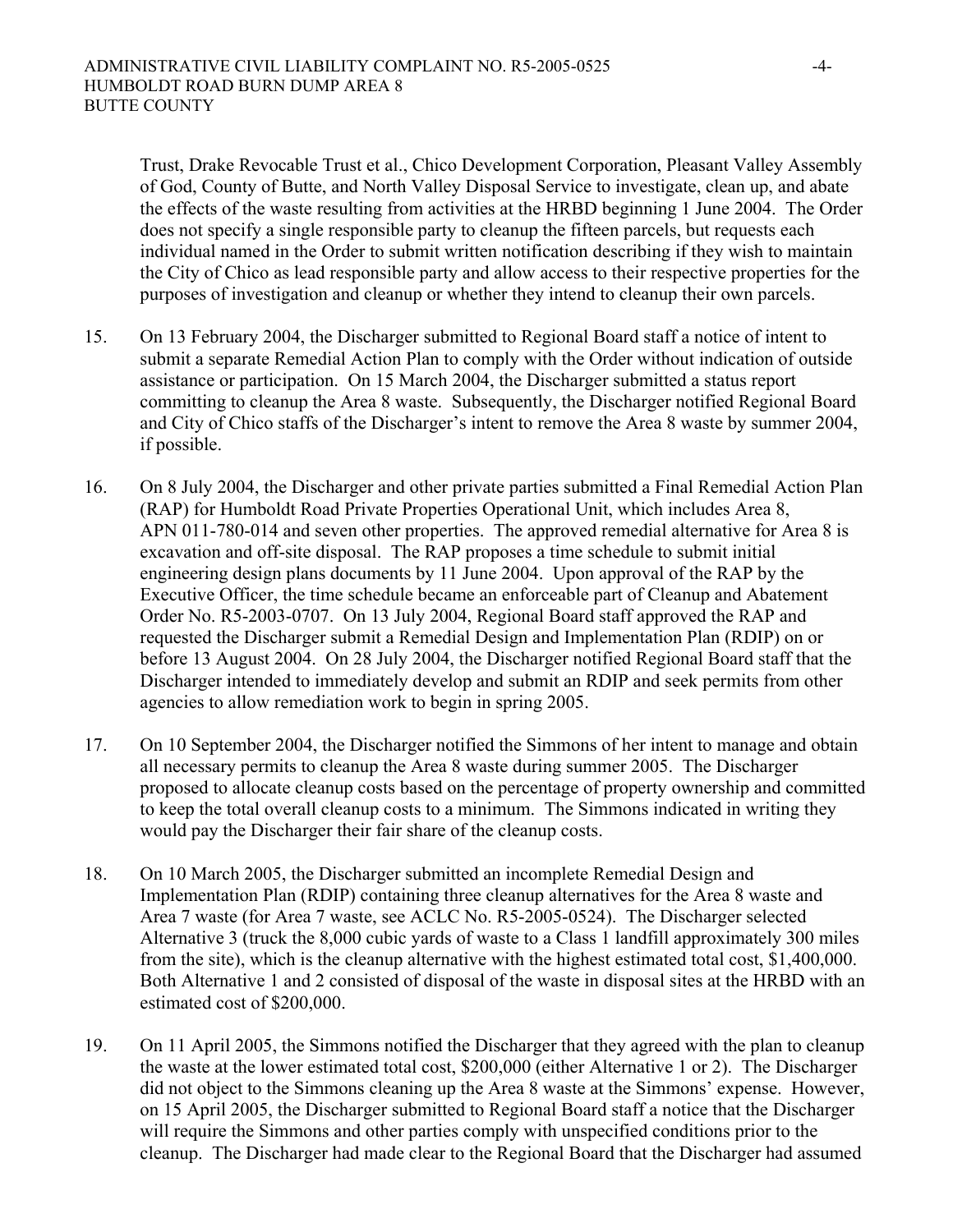responsibility to cleanup the parcel, was authorized by the Simmons as part owners of the parcel to undertake cleanup, was in control of the cleanup activities as indicated by contact with permitting agencies, and had the financial ability, in part through an agreement with the Simmons, to cleanup the Area 8 waste.

#### **Remediation of HRBD Properties**

- 20. Since issuance of the Order, ownership has changed on several properties described in Finding 13. HRBD is currently identified by the following Assessor's Parcel Numbers (APN) and their respective owners: APN 002-180-087, 002-180-088, 002-180-095, 002-180-089, 011- 030-015, and 011-030-137 (Chico Redevelopment Agency); APN 011-030-136, 011-030-138, 011-030-139, and 011-030-016 (Thomas and Mary Fogarty Revocable Trust); APN 002-180-084 and 002-180-086 (Borge Development); APN 002-180-083 (New Urban Builders); APN 011- 780-014 and 011-780-018 (Drake Revocable Trust, Simmons Family Trust, and James E. Simmons). The Thomas and Mary Fogarty Revocable Trust took responsibility to remediate the Fogarty parcels and the Borge Development parcels. The City of Chico took responsibility to remediate the Chico Redevelopment Agency parcels. The New Urban Builders took responsibility to remediate its parcel.
- 21. On 14 July 2004, to comply with the Order, Thomas and Mary Fogarty Revocable Trust began cleanup of two HRBD properties (APN 011-030-138 and 011-030-139). On 10 March 2004, the Regional Board staff issued Thomas and Mary Fogarty Revocable Trust a Certificate of Completion, pursuant to HSC section 25260, et seq., for the hazardous materials release site on APN 011-030-139. On 31 May 2005, to comply with the Order, Thomas and Mary Fogarty Revocable Trust and Borge Development began cleanup of five HRBD properties (APN 011- 030-136, 011-030-138, 011-030-016, 002-180-084, and 002-180-086). On 10 August 2005, excavation and removal of HRBD waste from APN 011-030-136, 011-030-138, 011-030-016, 002-180-084, and 002-180-086 was completed. The waste was placed in a consolidation cell, which is regulated pursuant to waste discharge requirements issued by the Regional Board.
- 22. On 1 June 2005, to comply with the Order, Chico Redevelopment Agency began cleanup of six HRBD properties (APN 002-180-087, 002-180-088, 002-180-095, 002-180-089, 011-030-015, and 011-030-137). On 12 August 2005, excavation and removal of HRBD waste from APN 002-180-087, 002-180-088, 002-180-095, 002-180-089, 011-030-015, and 011-030-137 was completed. The waste was placed in a consolidation cell, which is regulated pursuant to waste discharge requirements issued by the Regional Board.
- 23. On 25 July 2005, to comply with the Order, New Urban Builders began cleanup of one HRBD property (APN 002-180-083). On 2 August 2005, excavation and removal of HRBD waste from APN 002-180-083 was completed. The waste was disposed at Norcal Systems, Ostrom Road Class II Landfill, which is regulated pursuant to waste discharge requirements issued by the Regional Board.
- 24. Chico Redevelopment Agency, Thomas and Mary Fogarty Revocable Trust, Borge Development, and New Urban Builders excavated and removed burn dump waste from their respective properties and achieved compliance with the Order by 12 August 2005.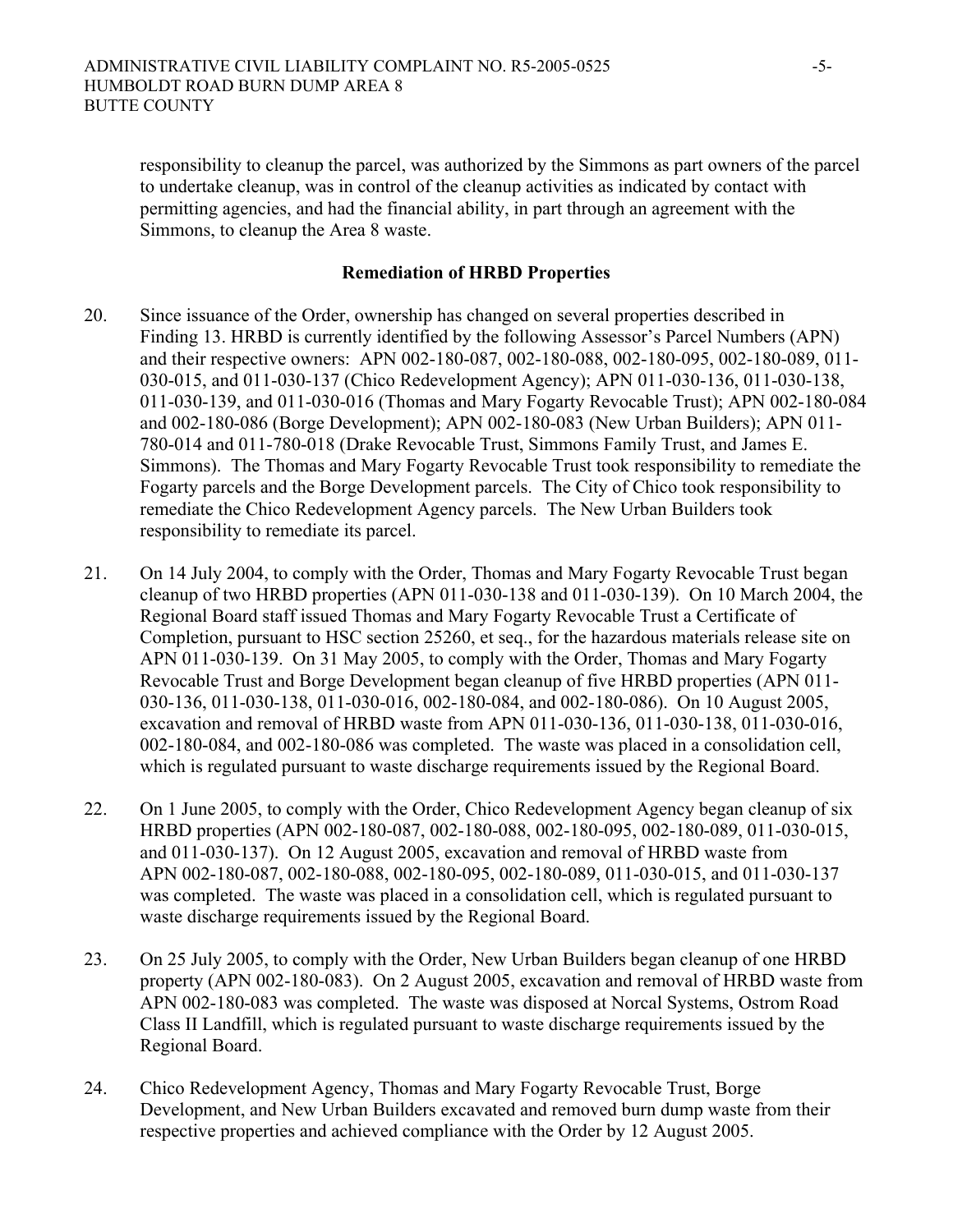- 25. On 17 February 2005, the Discharger denied the Chico Redevelopment Agency's request to execute an Agreement for Right of Entry to place, operate or maintain air-monitoring equipment on APN 011-780-014 and APN 011-780-018 during the Chico Redevelopment Agency's remediation of six HRBD properties because the Discharger did not want anything interfering with the summer 2005 cleanup of the two parcels (Areas 7 and 8).
- 26. The Chico Redevelopment Agency consolidation cell was not filled to design capacity with waste from the Redevelopment Agency parcels. The Chico Redevelopment Agency consolidation cell had sufficient capacity for the Area 8 waste (the cell also had capacity for Area 7 waste also owned in part by the Discharger), which would implement Alternative 1 and the Redevelopment Agency had offered the Discharger the opportunity to place the waste from Area 7 and 8 into the cell. The Discharger, however, had failed to secure regulatory permits and agreements necessary for cleanup of Area 7 and 8 and had indicated their intent not to select HRBD as a disposal site (i.e., Alternatives 1 or 2). Between 1 and 3 August 2005, approximately 14,000 cubic yards of clean fill was imported and placed in the Chico Redevelopment Agency consolidation cell to reach design grade.
- 27. The City of Chico and Chico Redevelopment Agency do not own APN 011-780-014 and, therefore, could not remediate the site without permission of the Discharger. The Discharger, in fact, denied Chico Redevelopment Agency access to APN 011-780-014 and 011-780-018 for cleanup related activities. To comply with the Order, the City of Chico, Chico Redevelopment Agency, Thomas and Mary Fogarty Revocable Trust, Borge Development, and New Urban Builders are not considered as responsible parties for Area 8 wastes and were not required to excavate and remove the waste from APN 011-780-014.

#### **Discharger Violations**

#### Failure to Obtain Regulatory Permits

- 28. The Cleanup and Abatement Order includes Required Action 17, which requires the Discharger to obtain all local and state permits and access agreements to fulfill the requirements of the Order prior to beginning the work. On 28 July 2004, the Discharger notified Regional Board staff of her intent to secure regulatory permits necessary to cleanup the Area 8 waste.
- 29. On 21 December 2004, the Discharger submitted an incomplete application for Authority to Construct with Butte County Air Quality Management District (BCAQMD). The Discharger did not complete the application. Subsequently, the Discharger notified BCAQMD staff to halt the project.
- 30. On 28 March 2005, Regional Board staff provided the Discharger a list of five regulatory permits, the required compliance date for cleanup to begin in accordance with the Discharger's construction schedule, and requested the Discharger submit copies of each complete permit application by 1 May 2005.
- 31. On 15 April 2005, the Regional Board Executive Officer required the Discharger, Simmons Family Trust, James E. Simmons and City of Chico submit pursuant to CWC section 13267 a technical report and time schedule, by 20 April 2005, describing each regulatory agency permit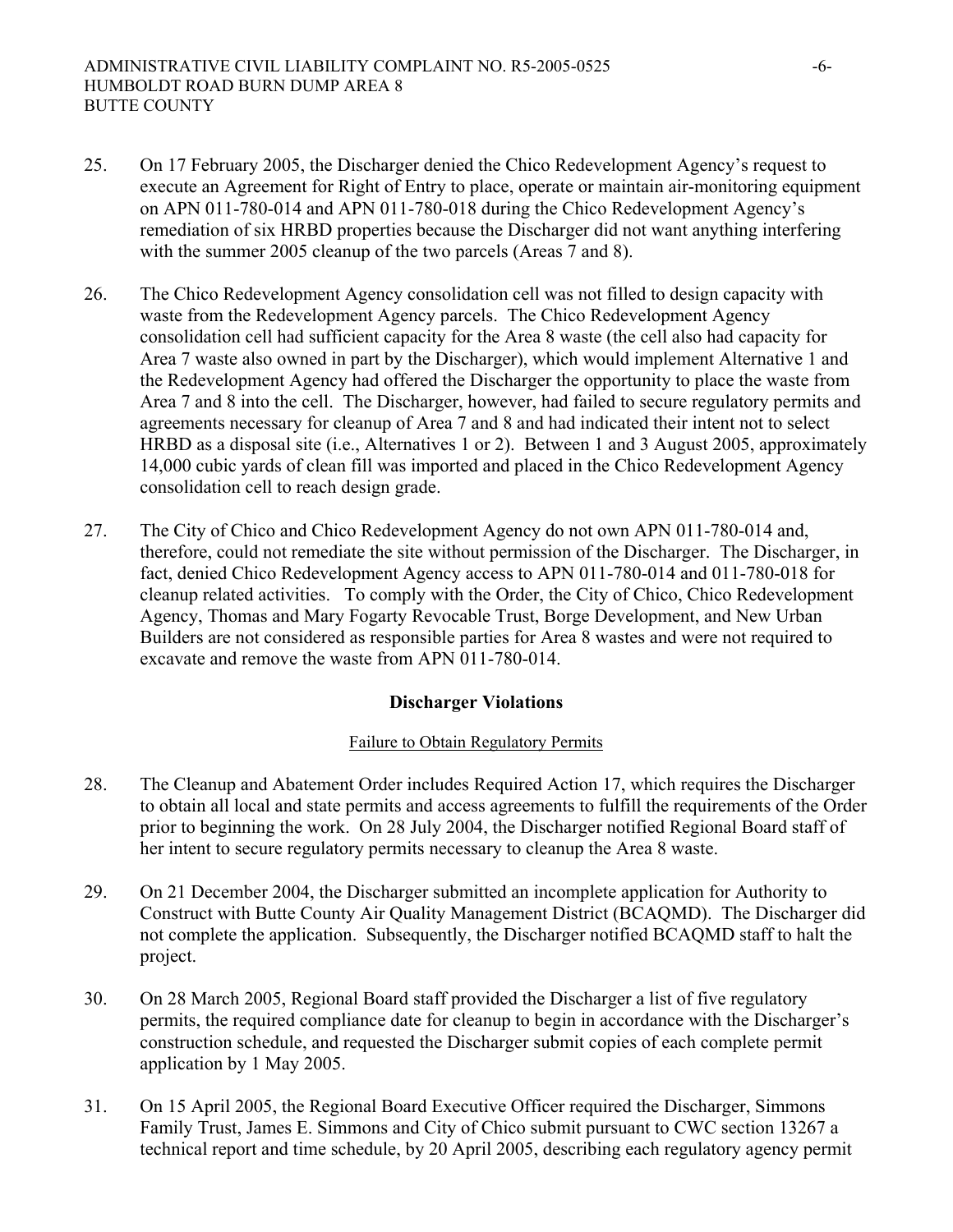or authorization necessary for work to begin on Area 8, APN 011-780-014, the date they intend to apply for each permit or authorization, and the date they anticipated receiving the permit or authorization.

32. In response, the Discharger indicated that consultants were obtained to initiate two regulatory permits; however, the Discharger subsequently notified the consultants to halt the project. The Discharger failed to submit the technical report by 20 April 2005 and copies of each complete permit application by 1 May 2005.

#### Failure to Implement Cleanup

- 33. The Cleanup and Abatement Order includes Required Action 7, which requires the Discharger to submit, by 1 April 2004, 100 percent design plans and specifications for implementation of the Remedial Action Plan (RAP). Following the Regional Board Executive Officer's approval of the Discharger's RAP, on 13 July 2004, Regional Board staff requested the Discharger submit design plans and specifications (RDIP) on or before 13 August 2004, for implementing the Area 8 cleanup.
- 34. On 28 March 2005, to complete the RDIP, Regional Board staff requested the Discharger submit a revised Confirmation Sampling Plan and Transportation Plan. The Discharger submitted the revised Confirmation Sampling Plan but failed to submit the revised Transportation Plan by 1 May 2005. Therefore, the Discharger failed to complete the RDIP.
- 35. The Cleanup and Abatement Order includes Required Action 3, which requires the Discharger to begin cleanup no later than 1 June 2004. The 28 March 2005 letter provided the Discharger final notice of Regional Board staff's intent to request the Regional Board Executive Officer pursue additional enforcement action if final cleanup of Area 8 waste, APN 011-780-014, is not completed by 15 August 2005. The Discharger failed to begin cleanup by 1 June 2004 or complete cleanup by 15 August 2005. To date, Area 8 has not been remediated.
- 36. On 19 April 2005, the Regional Board Executive Officer required the Discharger, Simmons Family Trust, James E. Simmons and City of Chico, to submit pursuant to CWC section 13267 a technical report, by 1 May 2005, describing the selected off-site disposal alternative for the Area 8 waste and the revised transportation plan developed pursuant to the selected alternative. The City of Chico submitted a report denying responsibility for Area 8 waste and indicating they had no control or access to the property. The Discharger failed to submit the technical report on the behalf of the Simmons's or the Discharger.

#### Failure to Comply with other Required Actions

37. Required Action 9 in the Order requires the Discharger to submit, on the  $15<sup>th</sup>$  of each month, a status report to describe progress in complying with the Order, explain any problems with compliance or delays in the schedule, and provide and plan for returning the cleanup to compliance with the Order. The Discharger submitted a limited number of monthly status reports from15 March 2004 through 15 March 2005. The Discharger has failed to submit monthly status reports since 15 April 2005.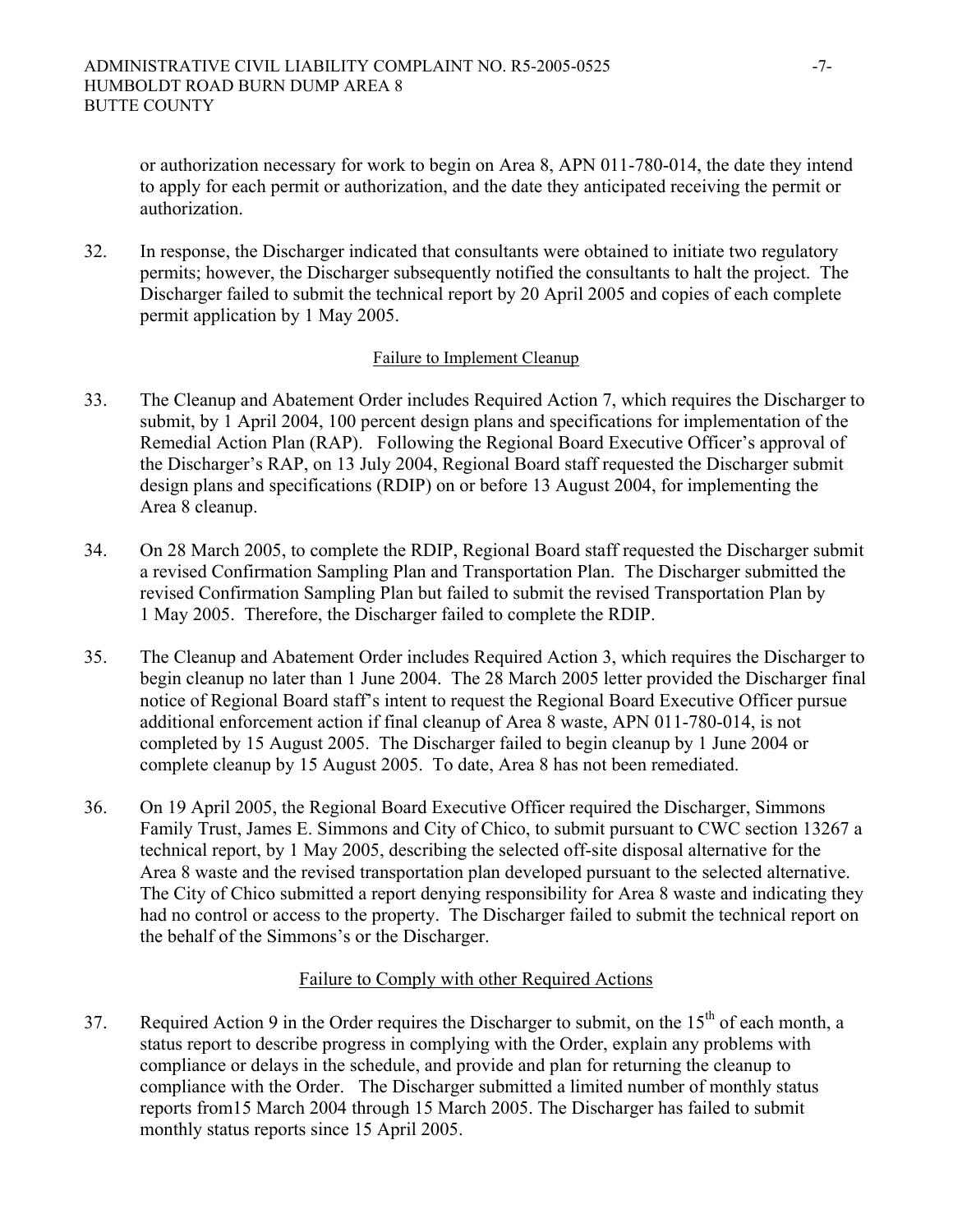38. Cleanup and Abatement Order (CAO) No. R5-2003-0707 states:

"*If the Dischargers violate this Order, the dischargers may be liable civilly in a monetary amount provided by the California Water Code.*"

- 39. On 28 July 2004, in violation of CAO No. R5-2003-0707, the Discharger has failed to apply for the necessary permits to remove the Area 8 waste. Although the Discharger notified Regional Board staff, James E. Simmons, Darwin and Nina Simmons, and City of Chico of the Discharger's intent to secure regulatory permits necessary to cleanup the Area 8 waste on APN 011-780-014, the Discharger failed to submit complete timely applications to appropriate regulatory agencies so cleanup work could be completed by 15 August 2005.
- 40. On 31 May 2005, in violation of CAO No 88-700 and CAO No R5-2003-0707, the Discharger has failed to remove waste from Area 8, APN 011-780-014.
- 41. The only parcels containing burn dump waste not remediated during the 2004 and 2005 construction seasons are Area 7, APN 011-780-018, and Area 8, APN 011-780-014. All other parcels containing burn dump waste have been remediated and all waste that can be practically removed has been placed in functioning and fully permitted disposal cells. Approximately 31,700 cubic yards of surplus excavated soils from the Bruce Road Extension Project containing hazardous burn dump waste was placed on three other parcels in addition to Area 8 and these wastes have been successfully removed and properly disposed by current property owners.
- 42. CWC Section 13304(a) states:

"*Any person who has discharged or discharges waste into the waters of this state in violation of any waste discharge requirement or other order or prohibition issued by a regional board or the state board, or who has caused or permitted, causes or permits, or threatens to cause or permit any waste to be discharge where it is, or probably will be, discharged into the waters of the state and creates, or threatens to create, a condition of pollution or nuisance, shall upon order of the regional board, clean up such waste or abate the effects of the waste, or, in the case of threatened pollution or nuisance, take other necessary remedial action, including, but not limited to, overseeing cleanup and abatement efforts. A cleanup and abatement order issued by the state board or a regional board may require the provision of, or payment for, uninterrupted replacement*  water service, which may include wellhead treatment, to each affected public water *supplier or private well owner. Upon failure of any person to comply with the cleanup or abatement order, the Attorney General, at the request of the board, shall petition the superior court for that county for the issuance of an injunction requiring the person to comply with the order. In the suit, the court shall have jurisdiction to grant a prohibitory or mandatory injunction, either preliminary or permanent, as the facts may warrant.*"

43. CWC Section 13304(c)(1) states:

"*If the waste is cleaned up or the effect of the waste are abated, or, in the case of threatened pollution or nuisance, other necessary remedial action is taken by any*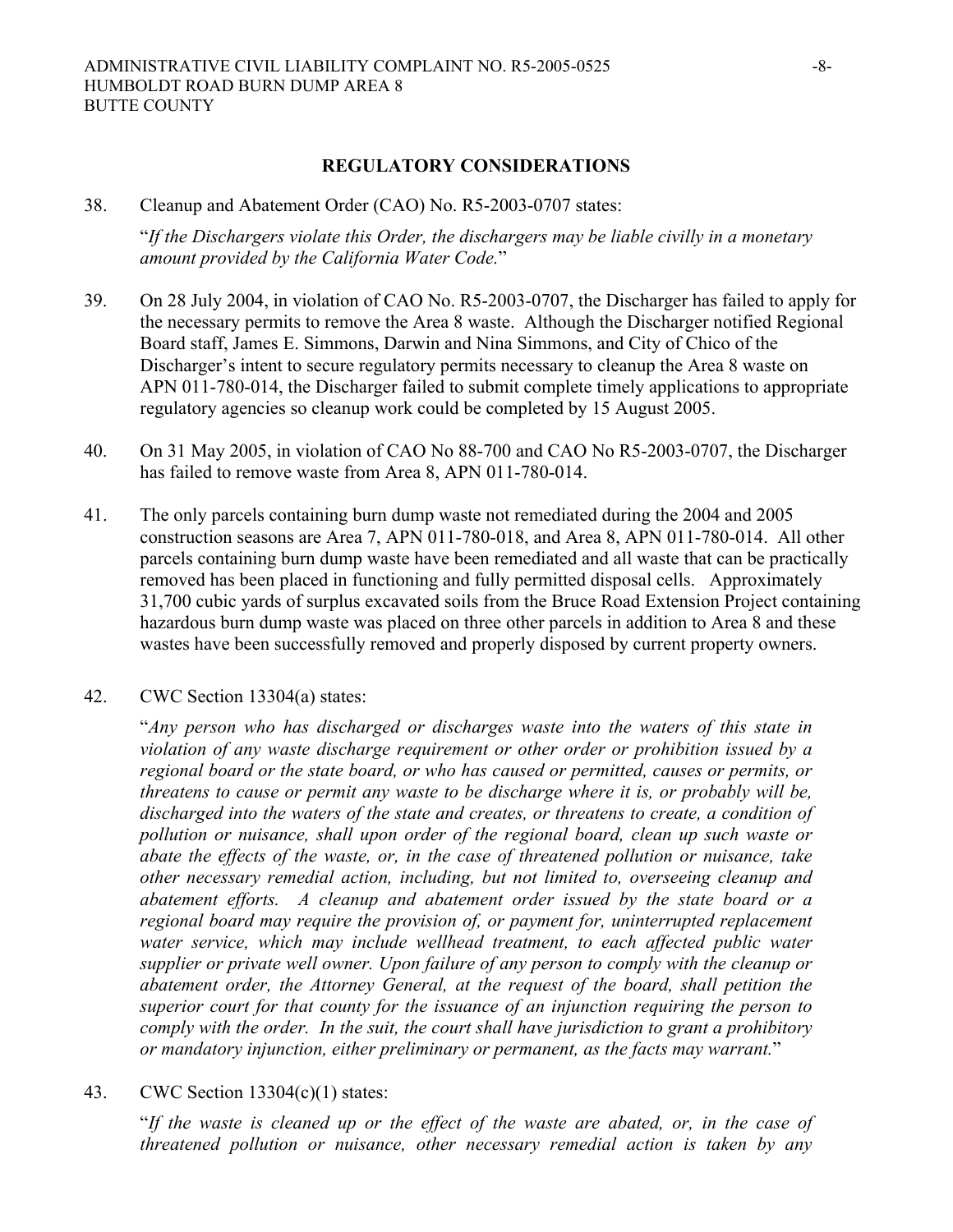*governmental agency, the person or persons who discharged the waste, discharges the waste, or threatened to cause or permit the discharge of the waste within the meaning of subdivision (a), are liable to that government agency to the extent of the reasonable costs actually incurred in cleaning up the waste, abating the effects of the waste, supervising cleanup or abatement activities, or taking other remedial actions. The amount of the costs is recoverable in a civil action by, and paid to, the governmental agency and the state board to the extent of the latter's contribution to the cleanup costs from the State Water Pollution Cleanup and Abatement Account or other available funds.*"

44. CWC Section 13350 states, in part:

 "*(a) Any person who (1) violates any … cleanup and abatement order hereafter issued, reissued, or amended by a regional board …shall be liable civilly, and remedies may be proposed, in accordance with subdivision (d) or (e).* 

*(e) The state board or a regional board may impose civil liability administratively pursuant to Article 2.5 (commencing with Section 13323) of Chapter 5 either on a daily basis or on a per gallon basis, but not both.* 

*(1) The civil liability on a daily basis may not exceed five thousand dollars (\$5,000) for each day the violation occurs.* 

*(B) When there is no discharge, but an order issued by the regional board is violated, except as provided in subdivision (f), the civil liability shall not be less than one hundred dollars (\$100) for each day in which the discharge occurs.* 

*(f) A regional board may not administratively impose civil liability in accordance with paragraph (1) of subdivision (e) in an amount less than the minimum amount specified, unless the regional board makes express findings setting forth the reasons for its action based upon the specific factors required to be considered pursuant to Section 13327.*"

- 46. Since 28 July 2004, the Discharger has failed to obtain the regulatory permits necessary for cleanup of Area 8 waste from APN 011-780-014 to begin and; therefore, as of 23 September 2005, the Discharger has been in violation of the Order for 422 days. Since 15 August 2005, the Discharger has failed to remove waste from Area 8 and; therefore, as of 23 September 2005, the Discharger has been in violation of the Order for 38 days.The maximum liability that can be imposed by the Regional Board under CWC Section 13350 is \$5,000 for each day and the minimum liability than can be imposed is \$100 for each day. Therefore, the maximum administrative civil liability is  $$2,300,000$  ((422 + 38) days times \$5,000 per day) and the minimum administrative civil liability is \$46,000 ((422 + 38) days times \$100 per day).
- 45. Since 15 April 2005, in violation of CAO No. R5-2003-0707, the Discharger has failed to submit status reports on the  $15<sup>th</sup>$  of each month.
- 46. Since 20 April 2005, in violation of CWC section 13267 and CAO No. R5-2003-0707, the Discharger has failed to submit a regulatory permitting technical report for the Area 8 waste.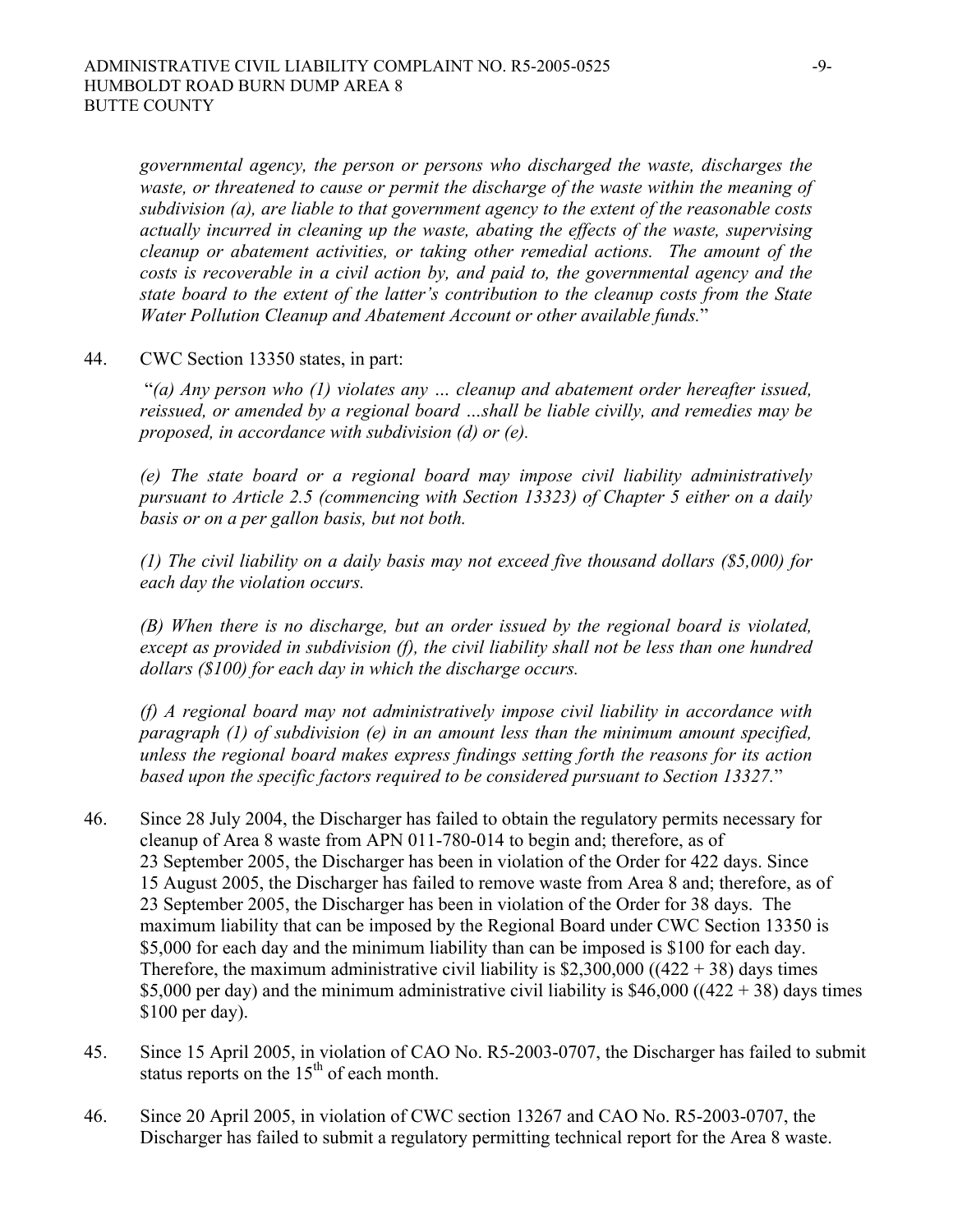- 47. Since 1 May 2005, in violation of CWC section 13267 and CAO No. R5-2003-0707, the Discharger has failed to submit an off-site disposal alternative/revised transportation plan technical report for the Area 8 waste.
- 48. CWC Section 13268 states:

"*Any person failing or refusing to furnish technical or monitoring program reports as required by subdivision (b) of Section 13267, or failing or refusing to furnish a statement of compliance as required by subdivision (b) of Section 13399.2, or falsifying any information provided therein, is guilty of a misdemeanor and may be liable civilly in accordance with subdivision (b).* 

*(b)(1) Civil liability may be administratively imposed by a regional board in accordance with Article 2.5 (commencing with Section 13323) of Chapter 5 of a violation of subdivision (a) in an amount which shall not exceed one thousand dollars (\$1,000) for each day in which the violation occurs.*"

- 49. Since 15 April 2005, the Discharger has failed to submit monthly status reports and; therefore, as of 23 September 2005, the Discharger has been in violation of CWC Section 13267 for 188 days. Since 20 April 2005, the Discharger has failed to submit a regulatory permitting technical report for the Area 8 waste and; therefore, as of 23 September 2005, the Discharger has been in violation of CWC Section 13267 for 531 days. Since 1 May 2005, the Discharger has failed to submit an off-site disposal alternative/revised transportation plan technical report for the Area 8 waste and; therefore, as of 23 September 2005, the Discharger has been in violation of CWC Section 13267 for 145 days. The maximum liability that can be imposed by the Regional Board under CWC Section 13268 is \$1,000 for each day. Therefore, the maximum administrative civil liability is  $$863,000$  ((188 + 531 + 145) days times \$1,000 per day).
- 50. The maximum administrative civil liability allowed pursuant to CWC Section 13350 and 13267 is  $$3,536,000$   $$2,300,000 + $863,000$ . The minimum administrative civil liability allowed pursuant to CWC Section 13350 is \$46,000. CWC Section 13267 does not provide for a minimum liability.
- 51. CWC Section 13327 states:

"*In determining the amount of civil liability, the regional board … shall take into consideration the nature, circumstance, extent, and gravity of the violation or violations, whether the discharge is susceptible to cleanup or abatement, the degree of toxicity of the discharge, and, with respect to the violator, the ability to pay, the effect on ability to continue in business, any voluntary cleanup efforts undertaken, any prior history of violations, the degree of culpability, economic benefit or savings, if any, resulting from the violation, and other matters as justice may require.*"

52. Issuance of this Complaint is exempt from the provisions of the California Environmental Quality Act (Public Resources Code Section 21000, et. seq.), in accordance with Section 15321 (a)(2), Title 14, of the California Code of Regulations.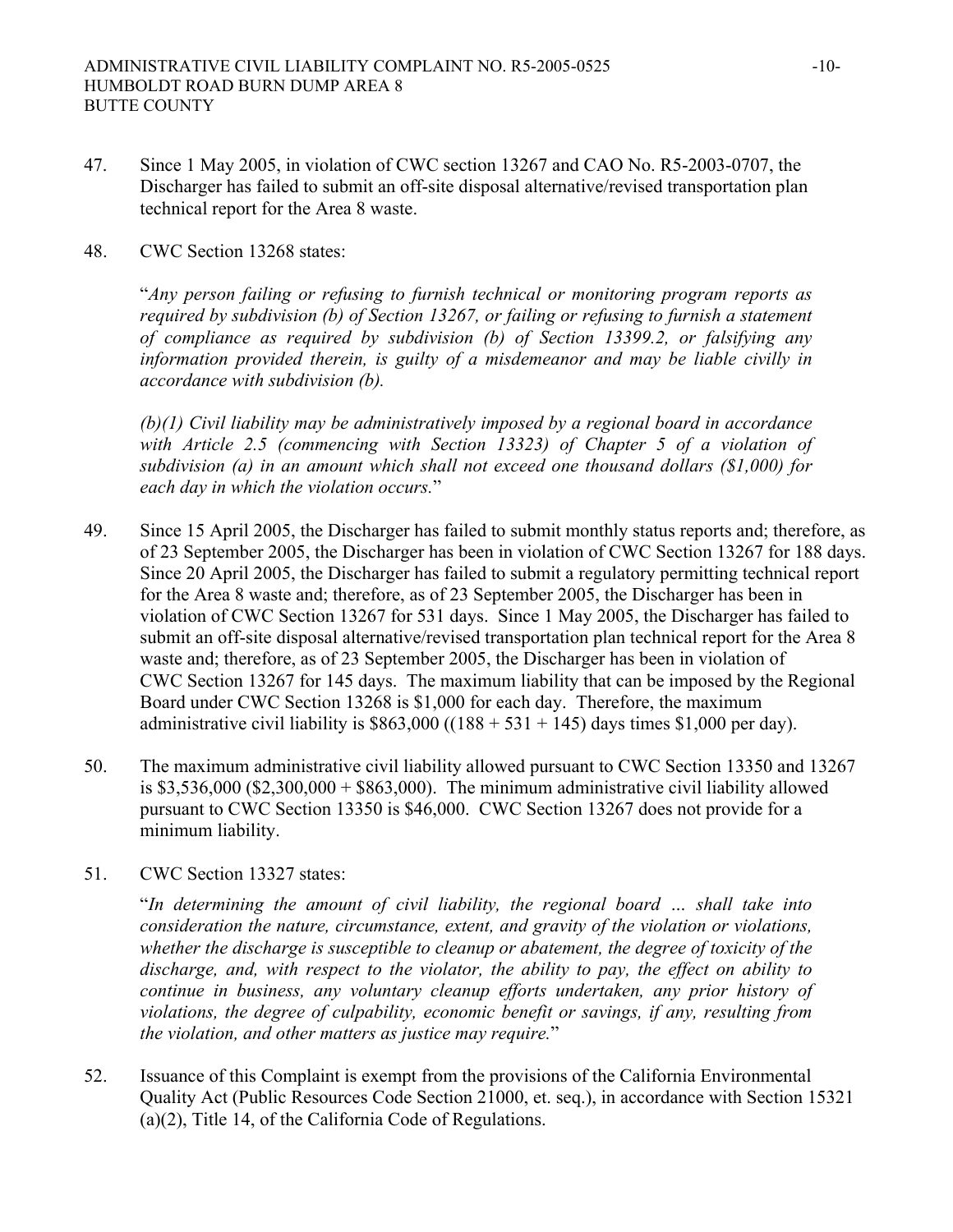### **VIRGINIA L. DRAKE, TRUSTEE, DRAKE REVOCABLE TRUST IS HEREBY GIVEN NOTICE THAT**:

- 1. The Executive Officer of the Regional Board proposes that the Discharger be assessed Administrative Civil Liability in the amount of one hundred twenty five thousand dollars (\$125,000). The amount of the liability proposed is greater than the minimum allowed liability required under Section 13350 (e)(1)(B), and takes into account the factors set forth in CWC Section 13327 cited in Finding No. 51, and including consideration of the economic benefit or savings resulting from the violations.
- 2. A hearing shall be held on November 28 and/or 29 or 1 and/or 2 December 2005 unless the Discharger agrees to waive the hearing and pay the proposed civil liability in full.
- 3. If a hearing is held, the Regional Board will consider whether to affirm, reject or modify the proposed Administrative Civil Liability, or whether to refer the matter to the Attorney General for recovery of judicial civil liability.
- 4. In lieu of a hearing, the Discharger may waive the right to a hearing. If you wish to waive the right to a hearing, sign the enclosed waiver and return it with the full amount of civil liability (in a check made payable to the *State Water Resources Control Board Cleanup and Abatement Account*), to the Regional Board's office at 415 Knollcrest Drive, Suite 100, Redding, CA 96002, **by 24 October 2005**.

THOMAS R. PINKOS, Executive Officer

23 September 2005

(Date)